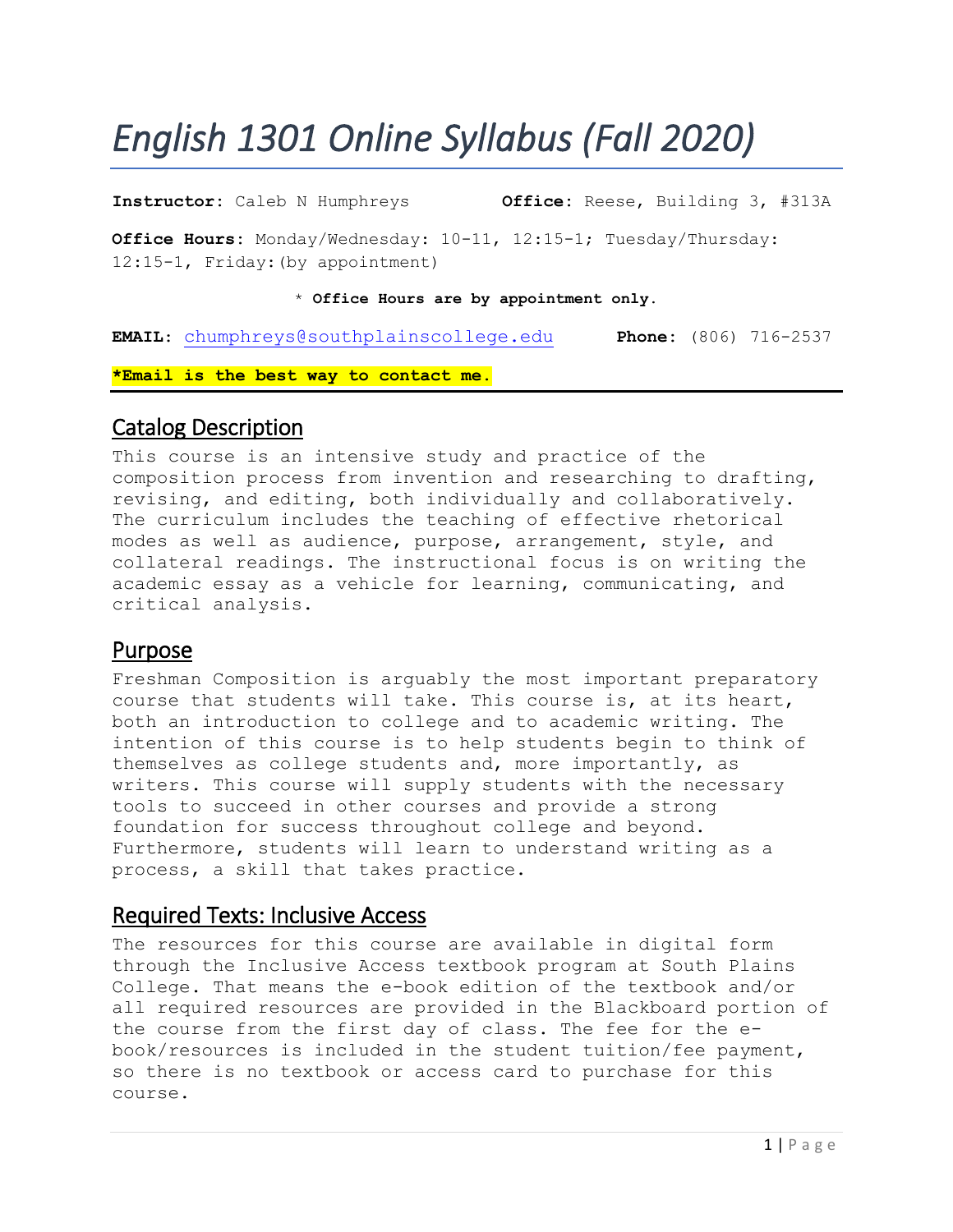More instructions available on Blackboard.

#### **Objectives**

The writing scholar Donald Murray explains that we write "to learn, to describe, and therefore to see, to entertain, to inform, to persuade, to celebrate, to attack, to call attention, to think, to make money, to promote, to advocate, to connect, to relate, to make, to share. But always behind each writing purpose is the secret excitement of discovery: the word, the line, the sentence, the page that achieves its own life and its own meaning." In this course, students will explore the reasons why writers write and the many genres they use to express their ideas. Through critical reading and writing, discussion, peer review, and classroom exercises, students will develop the skills necessary to express their ideas across a variety of genres.

#### Outcomes

Upon successful completion of this course, students will:

- 1. Demonstrate knowledge of individual and collaborative writing processes.
- 2. Exhibit logic, unity, development, and coherence to create essays.
- 3. Develop ideas with appropriate support and attribution.
- 4. Write in a style appropriate to audience and purpose.
- 5. Read, reflect, and respond critically to a variety of texts.
- 6. Use American English, with an emphasis on correct grammar, parallelism, punctuation, spelling, and mechanics, in language appropriate for academic essays.
- 7. Write a minimum of six 500-word essays.

#### Essays

Students will write several essays. Good writing is a process and the essays must show evidence of this process. Essays written in this course will start in draft form. The first draft of an essay will only be graded for completion. This will give students the chance to practice the writing process and to improve on the essay through workshopping with peers, suggestions from the instructor, and self-analysis. The second draft will be graded.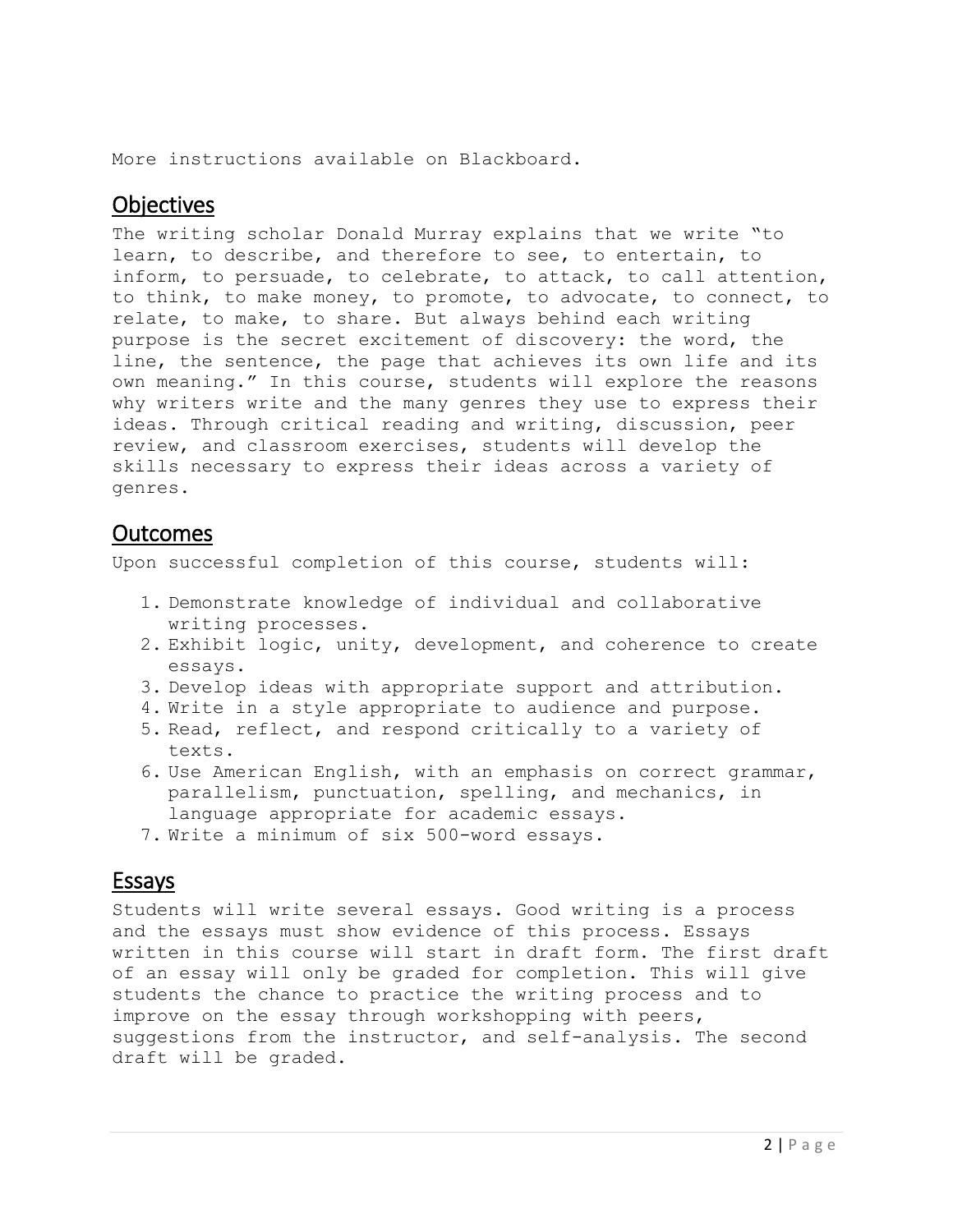### Submitting Essays

You will submit papers and reading responses under the Writing Assignments tab on Blackboard.

- Papers must be saved and submitted as Microsoft Word files (.doc or .docx). These are the only formats that Turnitin will readily accept.
- If I can't open your file, it will receive a zero.
- All written work must be formatted according to MLA style.
- Once your paper has been graded, you will be able to view my feedback

#### Late Work Policy

**Late work is not accepted**.

#### Grading Policies

All students enrolled in English 1301 can expect a fairly heavy work load designed to improve the reading, writing, and critical thinking skills.

**I try to have all essays graded within two (2) weeks after the due date.** 

## Grading of Course Work

| Grammar Quizzes        | 15% |
|------------------------|-----|
| Personal Narrative     | 10% |
| Cause and Effect       | 10% |
| Advertisement Analysis | 10% |
| Arqument               | 10% |
| Persuasive (Research)  | 20% |
| Final Portfolio        | 10% |
| Process Work           | 15% |

If your grade is border-line, I may take your attendance, participation, and attitude into consideration when deciding whether to assign the higher or lower grade. Any missing major assignments will not benefit you in this decision.

### Methods of Evaluation

Student work is evaluated by means of A, B, C, D, and F: Superior, Good, Average, Poor, and Unacceptable. Numerical grades are assigned for convenience in averaging grades only.

> $A - 90 - 100$  $B - 80 - 89$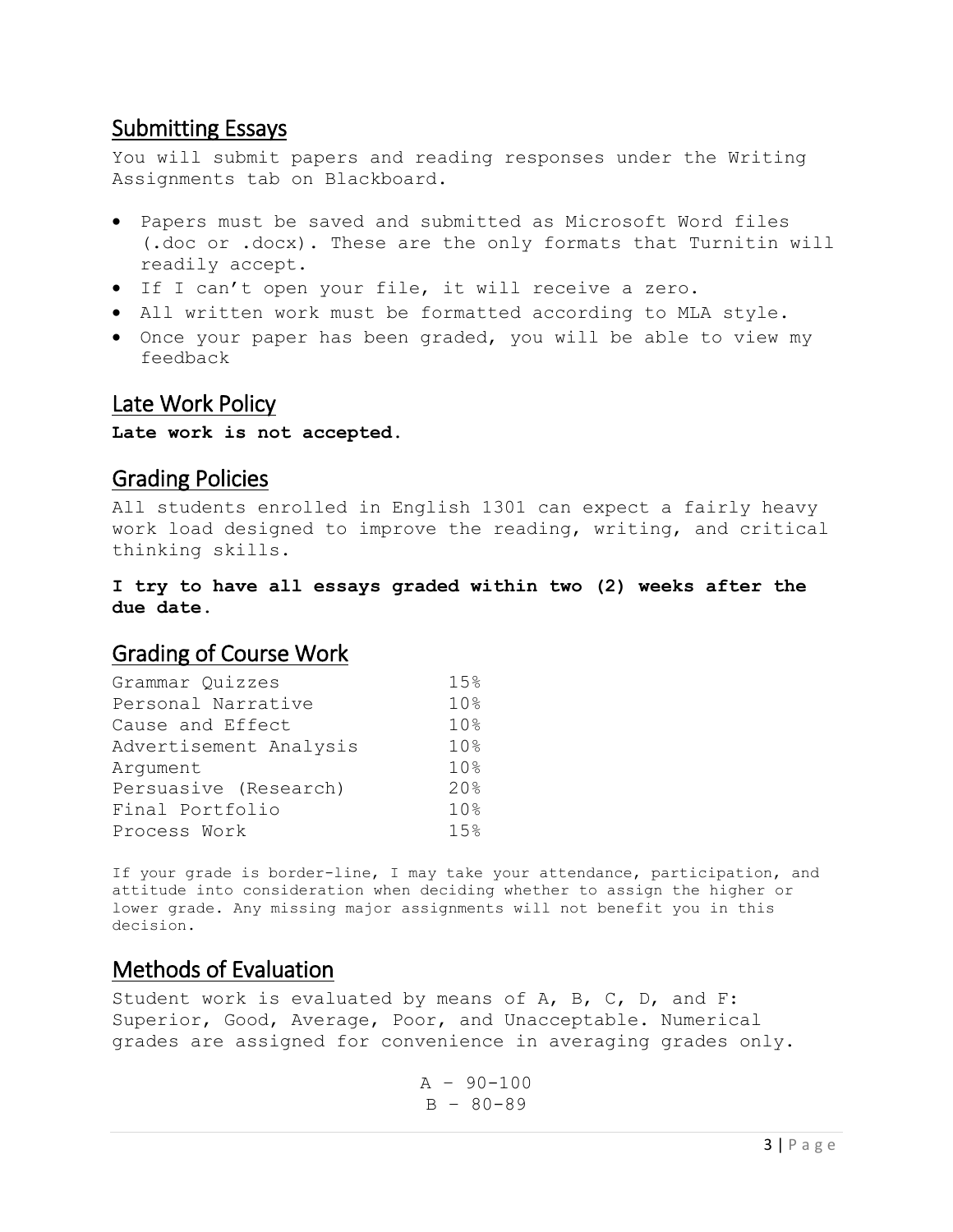$C - 70 - 79$  $D - 60 - 69$  $F - \circledcirc$ 

Essays and writing assignments will be evaluated according to the following criteria:

- 1. Use of the conventions of standard grammar.
- 2. Use of the appropriate method of development for the assignment.
- 3. Use of the principles of unity and coherence.
- 4. Use of logical, factual arguments to advance the thesis of the assignment.

### Tips for Success

- 1. **Professional Writing.** Your written work and communication should reflect that you are in a composition course. All essays should be written in scholarly, Standard Academic English.
- 2. **Communicate.** If you do not understand the assignment, call or email me. I am here to help you! Try to contact me in a timely fashion. Do not email me the night before an assignment is due. I work hard to respond to emails within 24 hours, except on the weekends.
- 3. **Be Organized.** Give yourself enough time to complete each assignment. Do not fall behind in the course.
- 4. **Be Studious.** Internet courses require self-discipline, organization, and motivation. You need to set aside time each week to "attend" this class.

#### Academic Integrity

The guidelines set forth in the South Plains College catalog will be followed. From the catalog:

**Cheating**: Dishonesty of any kind on examinations or on written assignments, illegal possession of examinations, the use of unauthorized notes during an examination, obtaining information during an examination from the textbook or from the examination paper of another student, assisting others to cheat, alteration of grade records, illegal entry or unauthorized presence in an office are examples of cheating. Complete honesty is required of the student in the presentation of any and all phases of course work. This applies to quizzes of whatever length, as well as to final examinations, to daily reports and to term papers.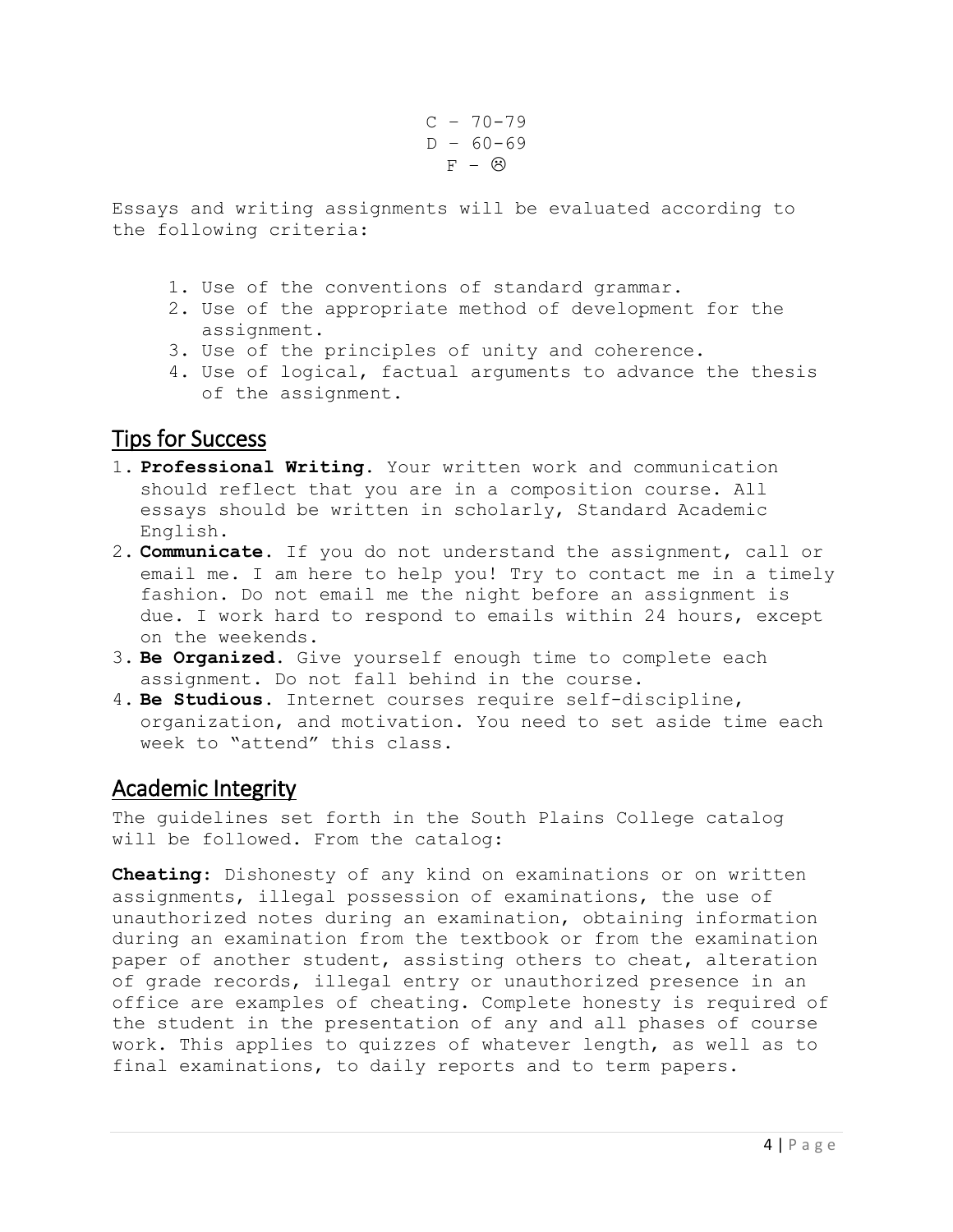**Plagiarism**: Offering the work of another as one's own, without proper acknowledgment, is plagiarism; therefore, any student who fails to give credit for quotations or essentially identical expression of material taken from books, encyclopedias, magazines and other reference works, or from the themes, reports or other writings of fellow student, is guilty of plagiarism.

*Plagiarism* is another word for academic dishonesty and is a form of theft. All of the writing and the ideas in your writing (e.g., journals) must be your own. Any attempt to pass off the work of someone else as your own will result in an F for the course.

Failure to comply with this policy **will** result in a **'0'** (no credit) for the assignment and can result in an **"F"** for the course if circumstances warrant. Please note that essays cannot be "recycled" – reusing previous essays that you have written is still a form of academic dishonesty. All writing in this class must be new and original.

#### Turnitin

All essays **MUST** be submitted to Turnitin via Blackboard. **Emailed submissions will not be accepted.**

An unfavorable Turnitin report may result in a zero for the assignment. Failure to upload an essay to Turnitin will result in a zero for the written work, regardless of quality.

#### Blackboard, Internet Access, and Word Processors

Blackboard is the website host for our class, where you are able to view and access homework, view and print out class *PowerPoint* lessons, check your grades, view the syllabus, and utilize additional links. You will need internet access and a word processor to complete your homework assignments. If you do not have a computer or reliable internet access, you will need to plan time into your weekly schedule to use the SPC computer labs on the Levelland, Reese, or Lubbock campuses or find a computer with reliable, fast internet access and a word processor that you can use on a regular basis. Access our Blackboard course from the SPC homepage: http://www.southplainscollege.edu/ or at: [https://southplainscollege.blackboard.com.](https://southplainscollege.blackboard.com/)

Frequently, you will need to view *PowerPoint* presentations and *Microsoft Word* files, as found under the *Course Content* tab. In order to fully participate in the course, you will need access to *Microsoft Office.* SPC provides *Office 365* for free for all students. You can download the programs here: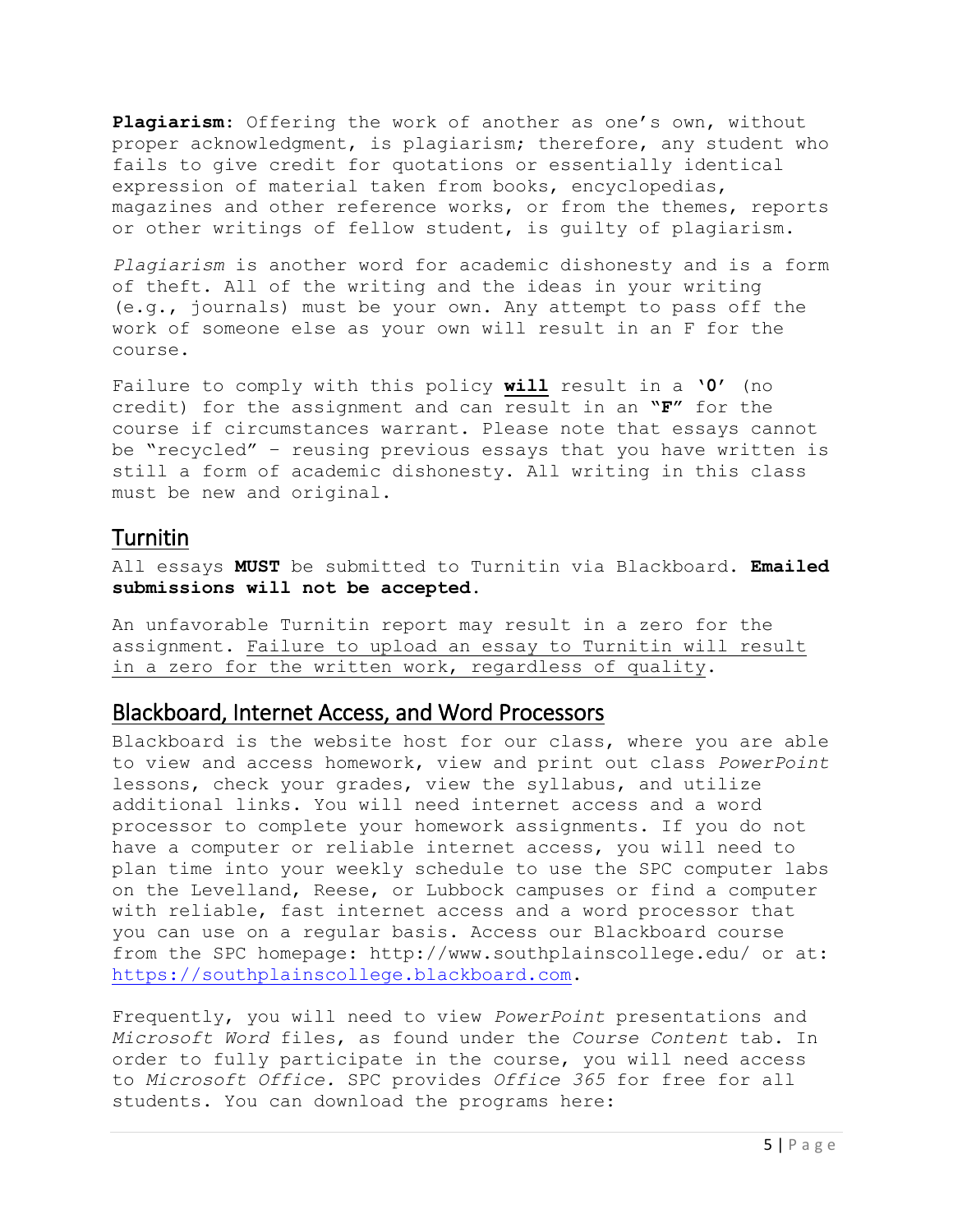#### [https://office.com.](https://office.comx/)

#### Cell Phones and Technology

Please do not use your cell phones during class except in the event of an emergency (talk with me about it first). Put your phone on silent, and do **NOT** text message during class.

- If you are expecting an important call, quietly step outside in order to avoid disturbing your fellow students.
- If you use your cell phone during class, you will be asked to leave. You will be counted absent.
- Personal laptops and tablets must remain closed and powered off during class, unless otherwise stated.

### Online Etiquette

Since you are college students, you are expected to conduct yourselves professionally. Be Respectful. Show respect to yourself, your classmates, and your instructor. Be courteous and professional in all your written communication. Any student who displays rude or confrontational behavior will be permanently blocked from the course.

## Mental Health

Any student needing individual counseling for issues such as depression, anxiety, adjustment to college, stress management, and substance abuse may visit the Health and Wellness Center to chat, confidentially, with licensed mental health professionals who provide services free of charge to current SPC students. Call or visit on Levelland Campus (806)716-2529 from 8:00 am – 4:00 pm. Students wanting to set up a counseling session will have an option to be seen face-to-face or teleconference session via Doxy.me or Zoom platform. Both students and Health and Wellness employees will wear a mask during face-to-face appointments. The number of people in an office will be limited to allow for safe social distancing. Signs are posted on the front door advising students not enter if they are showing signs of illness. Students will be escorted to an appropriate office to ensure social distancing is maintained.

# Note to Students with Disabilities

Students with disabilities, including but not limited to physical, psychiatric, or learning disabilities, who wish to request accommodations in this class should notify the Disability Services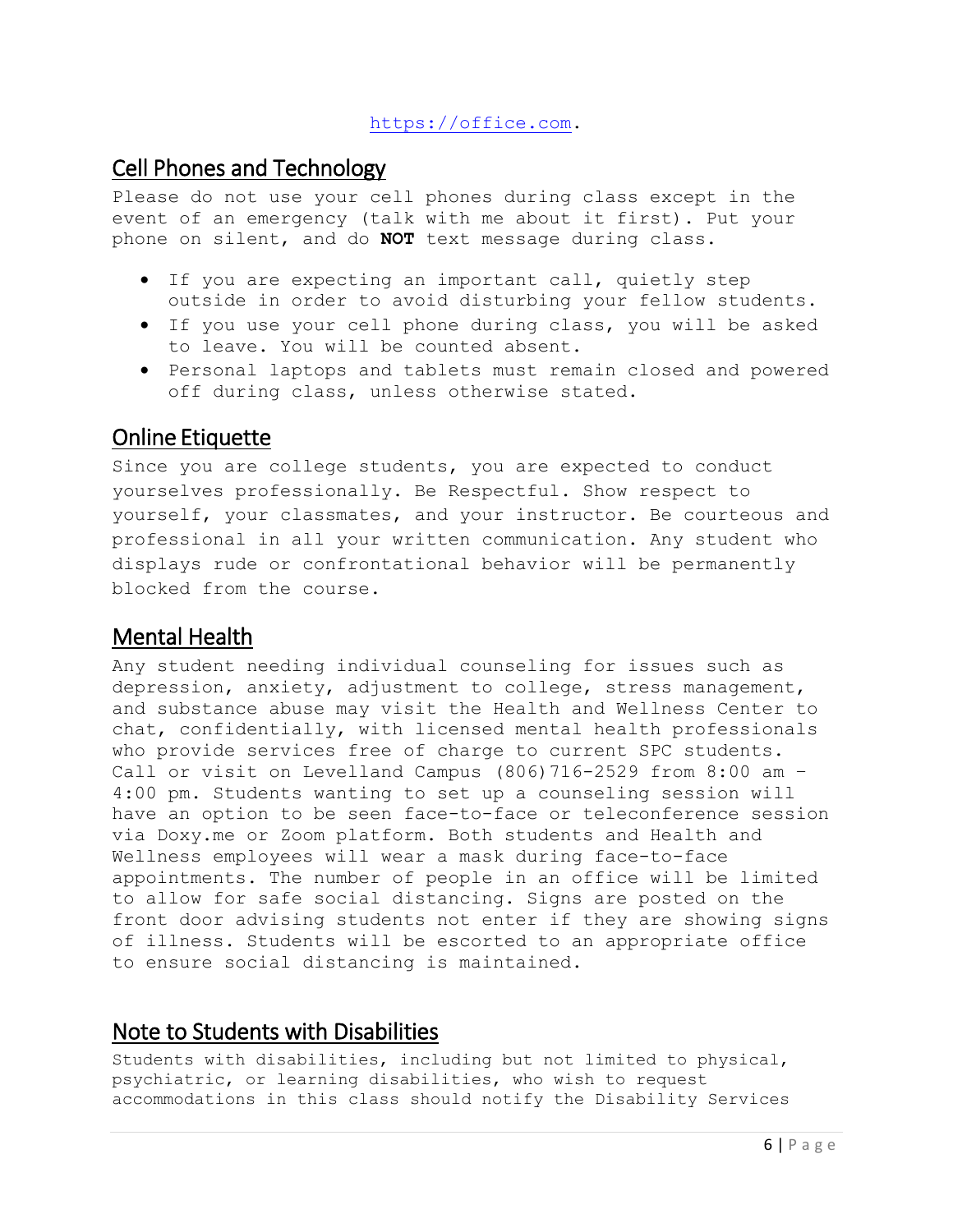Office early in the semester so that the appropriate arrangements may be made. In accordance with federal law, a student requesting accommodations must provide acceptable documentation of his/her disability to the Disability Services Office. For more information, call or visit the Disability Services Office at Levelland (Student Health & Wellness Office) (806) 716-2577, Reese Center (Building 8) (806) 716-4675, or Plainview Center (Main Office) (806) 716-4302 or (806) 296-9611.

#### Diversity Statement

In this class, the instructor will endeavor to establish and support an environment that values and nurtures individual and group differences and encourages engagement and interaction. Understanding and respecting multiple experiences and perspectives will serve to challenge and stimulate all participants to learn about others, about the larger world, and about themselves.

#### Statement of Non-Discrimination

As your instructor, I do not discriminate on the basis of age, color, disability, ethnicity, gender, national origin, race, religion, sexual orientation, or veteran status. You can find SPC's Non-Discrimination Policy Statement online.

**\*I reserve the right to make changes in course policy at any time.**